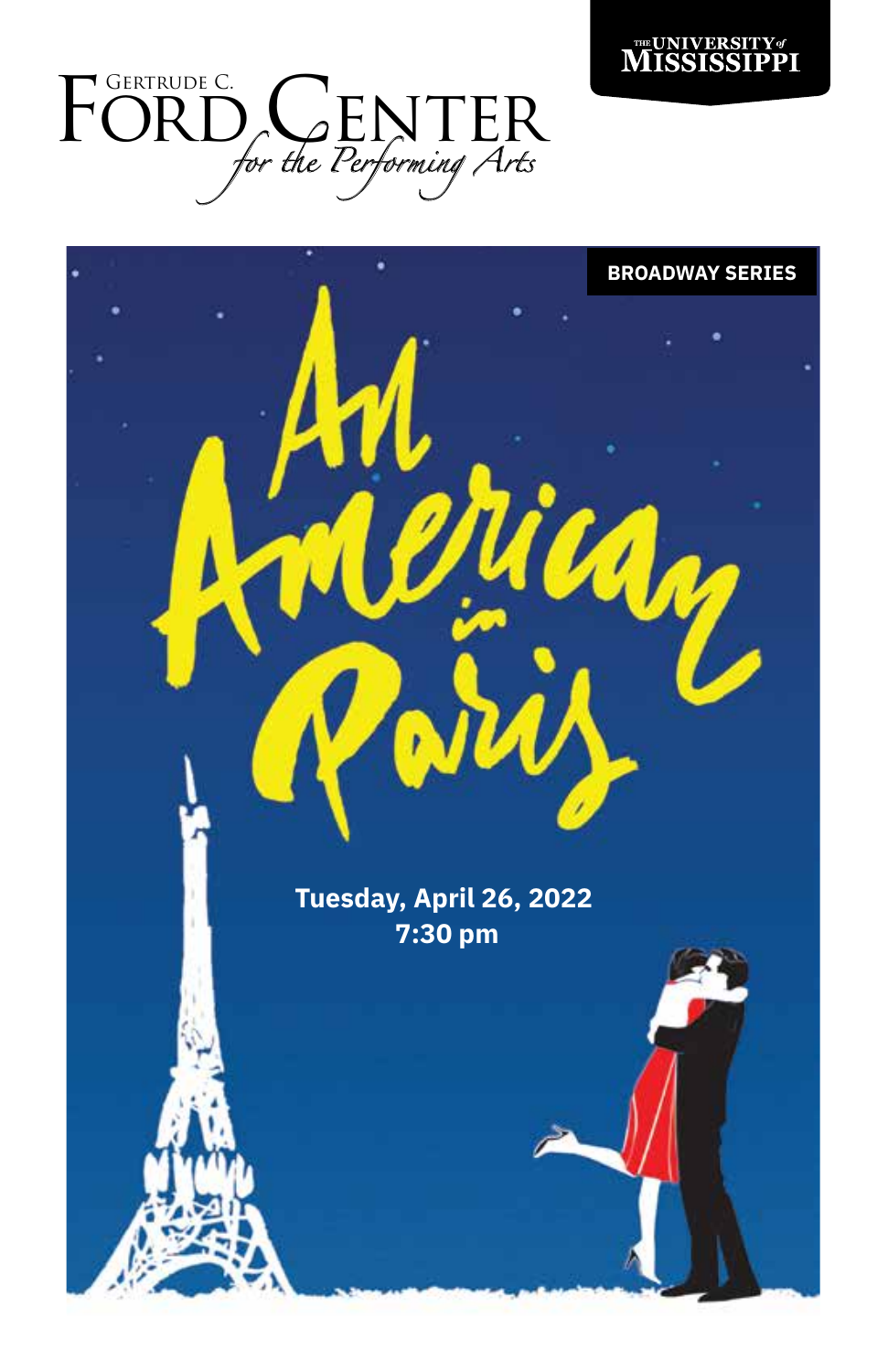Big League Productions, Inc. presents



 **Music and Lyrics by Book by** GEORGE & IRA GERSHWIN CRAIG LUCAS **Starring**  BRANSON BICE CAMILA RODRIGUES and PETER ROMBERG TJ LAMANDO KATE GULOTTA CHRIS CARSTEN ALEXA POLLER with

JOSHUA BEAVER CORY BETTS VICTORIA BOST KYLE BRACE SAMUEL COLINA MAUREEN DUKE BLAIR ELY ED GOTTHELF NICOLE RAE JONES JOHN KATZ DARREN MCARTHUR ELLEN MIHALICK GUY NOLAND YUKA NOTSUKA LIBBY RIDDICK PAIGE SABO MICHAEL TOMLINSON EDUARDO URIBE

| Set Design           | Costume Design              | <b>Lighting Design</b>            | Video Design            |
|----------------------|-----------------------------|-----------------------------------|-------------------------|
| <b>RANDEL WRIGHT</b> | <b>COSTUME WORLD</b>        | <b>STEVE O'SHEA</b>               | <b>JONATHAN INFANTE</b> |
|                      |                             |                                   |                         |
| Sound Design         | Hair & Wig Design           | Music Supervisor / Orchestrations | Casting                 |
| <b>DON HANNA</b>     | <b>GERARD KELLY</b>         | <b>MATTHEW LOWY</b>               | <b>ALISON FRANCK</b>    |
|                      |                             |                                   |                         |
| Associate Director   | <b>Technical Supervisor</b> | Tour Press & Marketing            | General Management      |
| <b>BOB RICHARD</b>   | <b>RODNEY MANN</b>          | <b>TRUE MARKETING</b>             | <b>BIG LEAGUE PROD.</b> |
|                      |                             | <b>WENDY CONNOR</b>               | <b>ZACH KROHN</b>       |

### Executive Producer DANIEL SHER

Choreography by BOB RICHARD

Direction by JEFFREY B. MOSS

Tour Booking: Tracey McFarland, Broadway and Beyond Theatricals

By special arrangement with Elephant Eye Theatrical & Pittsburgh CLO and Théâtre du Châtelet

 Produced on Broadway by Stuart Oken Van Kaplan Roy Furman

# **CAST**

**ENSEMBLE** ..........................................JOSHUA BEAVER, CORY BETTS, VICTORIA BOST, KYLE BRACE, SAMUEL COLINA, MAUREEN DUKE, BLAIR ELY, ED GOTTHELF, NICOLE RAE JONES, JOHN KATZ, ELLEN MIHALICK, YUKA NOTSUKA, LIBBY RIDDICK, PAIGE SABO, MICHAEL TOMLINSON, EDUARDO URIBE

### **DANCE CAPTAIN**

NICOLE RAE JONES

#### **ASST. DANCE CAPTAIN** DARREN MCARTHUR

### **UNDERSTUDIES**

Understudies never substitute for listed players unless a specific announcement is made at the time of the performance.

> For Jerry Mulligan: CORY BETTS For Lise Dassin: NICOLE RAE JONES, PAIGE SABO For Henri Baurel: ED GOTTHELF For Adam Hochberg: JOHN KATZ For Milo Davenport: VICTORIA BOST, MAUREN DUKE For Madame Baurel: MAUREEN DUKE For Monsieur Baurel/Mr. Z: GUY NOLAND

### **SWINGS**

NICOLE RAE JONES, DARREN MCARTHUR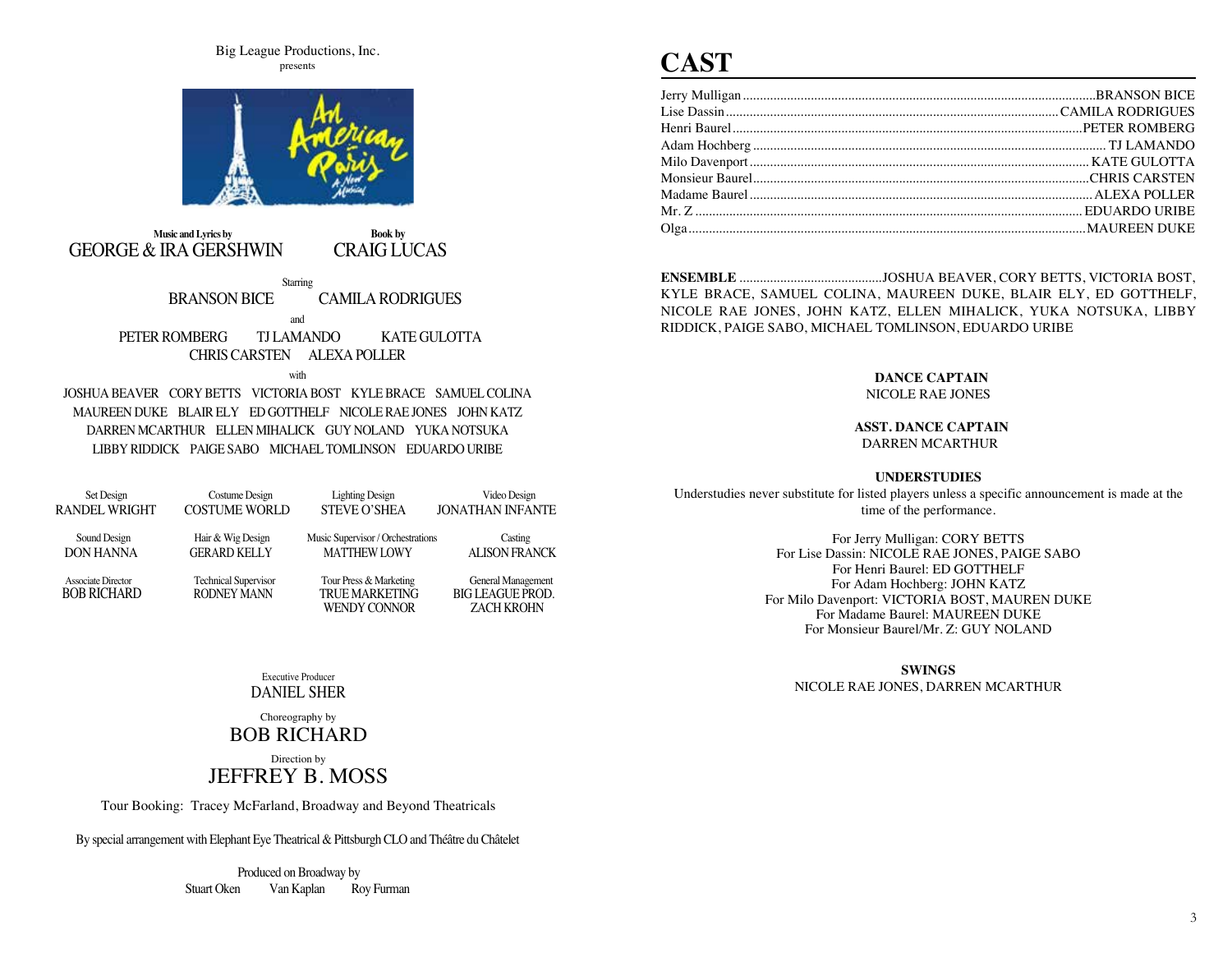# **MUSICAL NUMBERS** WILLOW **WE** is strictly prohibited.

# **PLACE Paris, France 1944**

#### **ACT ONE**  $\rm ACT~ONE$

# *THERE WILL BE ONE 20-MINUTE INTERMISSION* **ACT TWO**

#### **ACT TWO**  $ACT\,TWO$

## **ORCHESTRA**

**ORCHESTRA**  *Percussion/Drums*— **JESSE GRIFFITH** *Music Director*, *Keys 2*— **EDDIE CARNEY** *Reed 1*— **HENRY HERNANDEZ**  *Associate Music Director, Keys 1*— **LUKA MARINKOVIC** *Reed 2*— **AVEION WALKER**  $Trumpet 1 -$ **JANE SYCKS**  $Trumpet$  2 – **JOHN P. JOHNSON** *Reed 2*— **AVEION WALKER** *Trombone*— **PATRICK MCGIHON**  $Yiolin$  **DANIELLE SINCLAIR**  $Cello$  **LYDIA PAULOS**  $Bass$ — **AC MUENCH** *Music Director*, *Keys 2*— **EDDIE CARNEY** *Associate Music Director, Keys 1*— **LUKA MARINKOVIC**



**BRANSON BICE** (*Jerry Mulligan*) began his training at The Culture House Academy of The Performing Arts and received his Bachelor of Fine Arts in Dance from the University of Missouri Kansas City in 2015. From 2015-2018 he has danced with the Ballet Quad Cities, performing as VanHelsing in (Deanna Carters: "Dracula") and The Roper in (Maggie Carpenters: "Rodeo"). From 2018- 2019 he performed with the Minnesota Ballet, performing as Cavalier in (Alan Fields: *The Nutcracker*) and as Franz in (Robert Gardners: *Coppe'lla* ) From 2019-2020 he toured as Jerry Mulligan in the *An American in Paris* First national non-union tour and is delighted to be on tour with South Pacific and to reprise the role of "Jerry," in *An American in Paris*.

**CAMILA ROGRIGUES** (*Lise Dassin*) is a Brazilian artist based in New York City. She trained at Escola Estadual de Dança Maria Olenewa where she performed with the main ballet company of Theatro Municipal do Rio de Janeiro. In Brazil, Camila also trained at Centro de Movimento Deborah Colker with the ballet master Nora Esteves. After graduation, Camila joined the Joffrey Ballet Concert Group in New York, and performed soloist roles from Joffrey, Arpino, Balanchine and Africa Guzman's choreography in NYC, Florida and in international tours to Canada and China. She won first place at World Ballet Art Competition Grand Prix (Niagara Falls, Canada) and Best Interpretation of the Contemporary Compulsory at Valentina Kozlova International Ballet Competition (NYC). She currently performs with companies based in New York, such as Neglia Ballet, Movement Headquarters and Kathryn Posin Dance Company. Camila also gives speeches in Brazil and Portugal, where she talks about positivity, mindset, and what it takes to achieve your personal life goals. She has already impacted many people, especially the young artist generation, to find strength to follow their dreams.

**PETER ROMBERG** (*Henri Baurel*) is unbelievably grateful to be a part of this company. He left his career in fluoro-organic *Be* (Maria Tura), *The Musical Comedy Murders* 

chemistry research to pursue acting. He's performed a bunch since then but doesn't want to talk about it here. He likes talking about himself in the third person, he always second guesses himself when he spells necessarily, and loves short and slightly off topic bios in playbills. Thanks to Jaime Baker, Jeff Shade, Alison Franck, the creative/producing team, and my family for all their support. @peterromberg www.peterromberg.com

**TJ LAMANDO** (*Adam Hochberg*) is so excited to be a part of this beautiful show, after a year and a half away. Some of his favorite credits include: *In The Mood* Australian Tour (TJ), *An American In Paris* National Tour (Adam Hochberg), *The Producers* (Leo Bloom), *Avenue Q* (Princeton), and more. Thankful to all who helped me get here. IG: @mr.lamando

**KATE GULOTTA** (*Milo Davenport*) is thrilled to be making her national tour debut! Kate was a top three finalist in Stewart/Whitley, Broadway.com, and *Chicago the Musical*'s "The Search for Roxie!" She has performed as a Victory Belle at the National WWII Museum in New Orleans, and some of her favorite credits include Queenie in *The Wild Party*, and Elle Woods in *Legally Blonde the Musical*. Kate dedicates this performance to her husband Luke, and her daughter Eloise, and would love to thank her inimitable agent Brian with Hell's Kitchen Agency! @kategulotta\_

**CHRIS CARSTEN** (*Monsieur Baurel*) is proud to be adding another notch to the list of many thrilling Big League productions he has been associated with over the years. Some of his favorite credits include, Henry Higgins in *My Fair Lady*, Jean Shepherd in *A Christmas Story The Musical*, and Professor Callahan in *Legally Blonde.* Mr. Carsten would like to dedicate his performance to his wife and three kids!

**ALEXA POLLER** (*Madame Baurel*) is originally from Europe and resides in Brooklyn. Off-Broadway: *Cabaret* (Frl.Kost), *The Underpants* (Gertrude Deuter), *To Be Or Not To*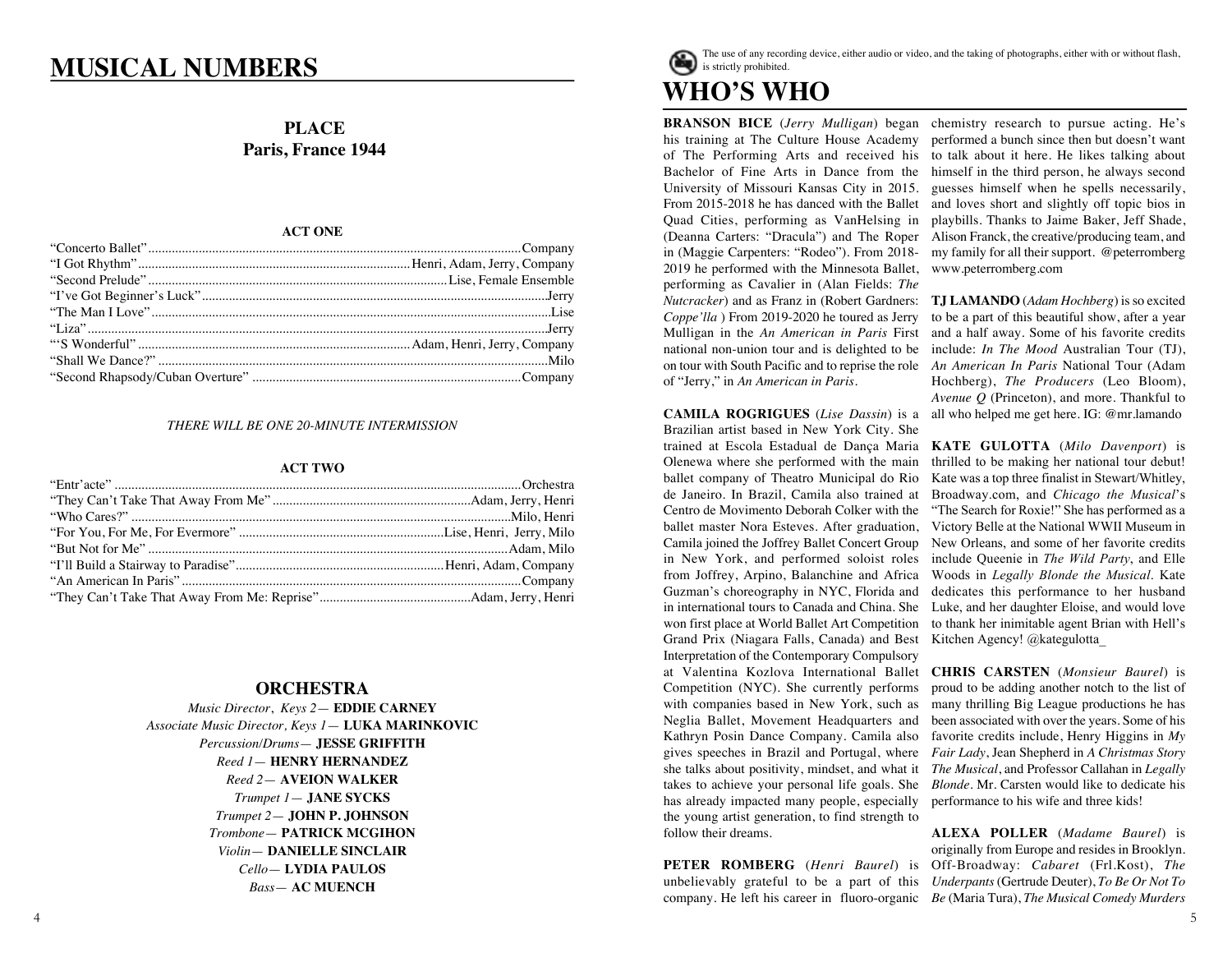# **WHO'S WHO**

*The Vagina Monologues* (Hair), Regional: *La Cage Aux Folles* (Mme Dindon), TV: *Fosse/*

**JOSHUA BEAVER** (*Ensemble*) is from opportunity, and to my friends and family for Thompsontown, Pennsylvania, graduated in 2011 with a BFA from the Boston Conservatory. After graduation, he spent several years touring **SAMUEL COLINA** (*Ensemble*) Humbled to and performing with various dance companies return to the stage! Selected Regional Credits: in Europe and America. He has been a featured soloist in ballets such as *Romeo and Juliet* (Pepper), *Chorus Line* (Swing/Paul Standby), and *Le Corsaire*. Josh is excited to be back *Puss and Boots* (Marqui). Other Credits include performing on tour again with two amazing IHSC 2019 (Soloist Dancer), Ballet Etude's Don classics. Instagram: @josh.beaver

**CORY BETTS** (*Ensemble, U/S Jerry Mulligan)*  www.samuelcolina.com @Sammicolina was born and raised in Sacramento, California. Cory began dancing at the age of five. He **MAUREEN DUKE** (*Ensemble, U/S Milo*  trained at multiple studios but predominantly *Davenport, U/S Madame Baurel*) Credits: *Sound*  received training from The Sacramento Ballet & *of Music* (Frau Schmidt, Alabama Shakespeare Northern California Dance Conservatory. Cory Fest.), *Oklahoma!* (Ogunquit Playhouse), *Jesus*  has competed at NYCDA nationals in New York *Christ Superstar*, *Mame* (St. Louis Muny), City where he won first place at YAGP regionals *Damn Yankees* (Lola), and *Addams Family* in San Francisco. He has also performed at the (Morticia) at Tibbits Summer Theatre, *A Chorus*  prestigious Jacob's Pillow Summer Festival, *Line* (Sheila, Roxy Regional Theatre). as well as touring throughout Austria, Italy, and Germany with the Young! Tanzsommer **BLAIR ELY** (*Ensemble*) is a native of performance group. Cory was a company dancer with Eugene Ballet from 2013–2020, University of Alabama - Roll Tide! Favorite and was featured in productions including Amy Credits include: *The Music Man* (Asolo Seiwert's White Noise, Val Caniparoli's Tutto Repertory Theatre), *A Chorus Line* (Kristine Ecetto Il Lavandino, and Stephanie Martinez's Wandering On. Danced the roles of Puck in *A Joseph and ...Dreamcoat, The Little Mermaid Midsummer Night's Dream* and Nick Carraway (Flat Rock Playhouse). I'm happy you're here. in *The Great Gatsby*, both choreographed by Toni Pimble. His musical theatre credits include **ED GOTTHELF** (*Ensemble, U/S Henri Newsies* (Racetrack/Dance Captain) and *West Baurel*) hails from Paris, France where he *Side Story* (Big Deal) with Utah Festival Opera. studied at both the Sorbonne University and the

**VICTORIA BOST** (*Ensemble, U/S Milo Davenport*) Originally from Scranton, PA, Victoria graduated from NYU Tisch School of the Arts in 2015. She has performed around *Will Rock You, Newsies, Nice Work If You Can*  the world with Norwegian and Disney Cruise *Get It*. Lines. Favorite roles include Mother Gothel in *Tangled: The Musical* and Mary Poppins **NICOLE RAE JONES** (*Ensemble, U/S Lise*  in *Disney's Believe*. Love and thanks to John, *Dassin, Dance Captain, Swing)* is thrilled to Mom, Nana, and Grandma. @VictoriAnnBost

*Of 1940* (Nikki), *Bedroom Farce* (Susannah), making his national tour debut. Previous credits *Verdon* (Gerde), Film: *In The Heights* (Dancer). of Otterbein University (B.F.A. Musical include *Oklahoma!* (Jud Fry), *Chicago* (Billy Flynn), and *Big Fish* (Karl the Giant). Graduate Theatre). Thanks to the production team for this their love and support. www.kylebrace.com

> *Saturday Night Fever* (Cesar), *Mamma Mia!*  Quixote (Guest Artist), and Singing in Concert with Barry Manilow and Kristen Chenoweth.

Lexington, Kentucky; and a graduate of the - Virginia Samford Theatre), *Mamma Mia!,*

International Academy of Musical Theater. A trained singer, dancer and actor, he went on to work professionally in the UK before moving to the US. Favorite Credits: *Les Miserables, We* 

**KYLE BRACE** (*Ensemble)* is excited to be Playhouse), *The Producers* (The Strand be back on the road with this tour once again! Regional Theater: *Mamma Mia!* (Trafford

# **WHO'S WHO**

Theater). National Tour: *Legally Blonde the Musical* (Chutney/Dance Captain), *An American in Paris* (Female Swing/Lise Understudy/Dance Captain), *South Pacific* (Ensign Janet/On Stage (West Coast Feature). TV: T*he Marvelous Mrs.*  Dance: Vertigo Dance Company, DanceAction. Point Park University (BA Dance, BA History). Love to Mom, Angela, Dad, Alex, Paul, all glory to God! @nrae.j

**JOHN KATZ** (*Ensemble, U/S Adam Hochberg*) is thrilled to be making his national tour debut! Regional credits include *Billy Elliot* (COCA), *Mary Poppins/Little Mermaid* (Variety Theatre), *Digging Up Dessa* (Metro Theatre Company), and *Footloose/Newsies* (Grandstreet Theatre). John is a proud Kansan and a graduate of Webster Conservatory (BFA Musical Theatre). Check out john-katz.com! Insta: @JohnTKatz3

**DARREN MCARTHUR** (*Asst. Dance Captain, Swing)* Hailing from Niles, OH, Darren received his BFA in Dance at Point Park University. Performance credits include Texture Contemporary Ballet, FireWALL Dance Theatre, Holland America Line, *Newsies*  (Phoenix Theatre & Theater By the Sea), *On The Town* (NYC Equity Showcase), *Elf The Musical* (Fireside Theatre), and *Saturday Night Fever* (Theater By The Sea).

**ELLEN MIHALICK** (*Ensemble*) is so excited to be back performing with Big League! Ellen toured with *An America In Paris* in 2019. Credits include Rockette (2013-present), international touring with American Swiss Ballet, performances at Sadler's Wells England, Grand Ole Opry Nashville, & Joyce NYC, NY Fashion Week, and Amazon TV/HBO. Regional: *West Side Story* (Grazielle/DC), *Shrek The Muscial*  (Ensemble/DC), *Grease* (Associate). Grateful. @ellenmihalick

**GUY NOLAND** (*U/S Monsieur Baurel/Mr. Z*) is an LA based actor whose recent credits include: The west coast premiere of *Kinky Boots* (Mr. Price) with 3D Theatricals, *Billy Elliot* (Dad) and *The Man of La Mancha* (Juan) at Candlelight Pavilion, and Ebenezer Scrooge

in Glendale Centre Theatre's annual production of *A Christmas Carol*. He's excited to join the cast and crew of this wonderful production.

Swing/Dance Captain). International: *SWING!* **YUKA NOTSUKA** (*Ensemble*) is from *Maisel, The Deuce, Archive 81*. Film: *Joker.*  Disney Production, Nai-Ni Chen Dance Fukuoka, Japan. Her credits include; Walt Company, Ailey Spirit Gala Concert at Lincoln Center, Universal Studios Japan, Huis Ten Bosch. She graduated from The Ailey School on a Scholarship program and trained at the Luigi's Jazz Center under Francis J. Roach.

> **LIBBY RIDDICK** (*Ensemble*) is thrilled to return to the stage with this wonderful company. Credits: *An American in Paris* National Tour (Ensemble). Bachelor of Fine Arts-SUNY Purchase Conservatory of Dance. Love to Mom and Dad, Teachers, Family and Friends! @libby.riddick

> **PAIGE SABO** (*Ensemble, U/S Lise Dassin*) is thrilled to return to the stage to share our beautiful show with you! BFA Dance The University of Arizona. Favorite credits: *On the Town* (Ivy Smith-Capital City Theatre), National Tour of *In The Mood* (Swing Dancer, Dance Captain), Peter Pan (NSMT). Much love and thanks to Max and family back home.

> **MICHAEL TOMLINSON** (*Ensemble*) a Kansas City native, studied dance at the conservatory of UMKC. Credits include: Wylliams Henry Contemporary (company), Tristian Griffin Dance (company), Jennifer Muller/The Works (principle), Move: the company (principle), Elite Casino Marketing (Dancer), *American in Paris* Nat'l tour 2020 (Ensemble). "Thank you for supporting the arts!"

**EDUARDO URIBE** (*Ensemble)* Other national tours: *How The Grinch Stole Christmas* (Papa Who), *Legally Blonde* (Nikos), *Jesus Christ Superstar* (Swing), *Sweet Charity* (Vittorio). Regional Credits: *A Chorus Line* (Paul), *She Loves Me* (Kudaly), *La Cage* (Cagelle), *Kinky Boots* (Angel). Special thanks to the team at The Hell's Kitchen Agency. Instagram:@ eduardouribe92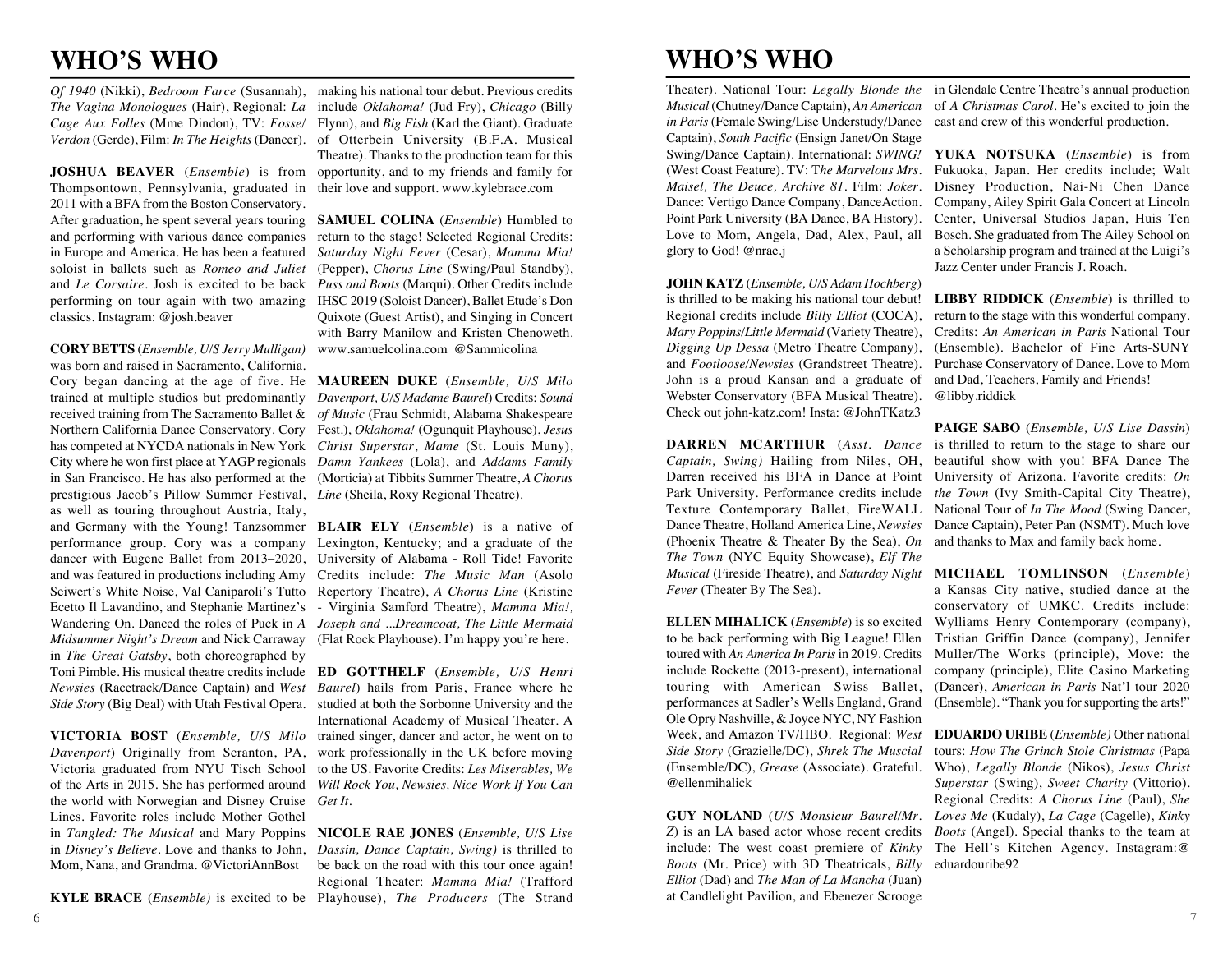# **WHO'S WHO**

*An American in Paris*, *Legally Blonde,*  Manager). Regional: *Newsies, Peter and The Starcatcher, White Rabbit/Red Rabbit, Company, Songs for a New World, The Last 5 Years, RED, Private Lives, Next to Normal,*  Chita Rivera Awards, American Dance Festival in Durham, NC, The Richmond Ballet's: *The Nutcracker*. Abby is a proud dog mom to Josie and Finley. A huge thank you to Weston for **JEFFREY B. MOSS** (*Director)* is the awardconstant love/encouragement and being okay with her leaving for months out of the year to tour!

**CRAIG LUCAS** (*Book*) Plays: M*issing Persons, Reckless, Blue Window, Prelude to a Kiss* (Obie, Pulitzer finalist, Tony nom.), *God's Heart, The Dying Gaul, Stranger, Small Tragedy* (Obie), *Prayer for My Enemy, The*  Film Critics Award), *The Dying Gaul*. Operas: *Orpehus in Love* (composer Gerald Busby), *Three Postcards, The Light in the Piazza* (Tony *or Destroyed* (Obie), *Play Yourself*, world premieres of *The Light in the Piazza*, *Ode to Joy, This Thing of Darkness*.

born in Brooklyn in 1898 and began his musical training at 13. At 16, he quit high school to work for a music pulisher and soon was writing the Pulitzer Prize-winning *Of Thee I Sing* and the folk opera Porgy and Bess George's In 1937, George was at the height of his career. *Maidel And The Sunshine Boys.*  While working on the score of *The Goldwyn Follies* in Hollywood, he collapsed and died of **BOB RICHARD** (*Choreographer/Associate*  a brain tumor. He was not quite 39 years old.

**ABBY BOBB** (*Production Stage Manager*) George's early death in 1937. Their 1924 show, hails from Richmond, VA. Tour Highlights: *Lady Be Good*!, became the first of more than *Dream Girls*- Asia Tour (NYC Rehearsal DuBose Heyward, they wrote the opera *Porgy*  Props Coordinator and Rehearsal Asst. Stage *and Bess.* Ira's collaboration with George, as 20 scores for stage and screen. In 1935, with well as with Vincent Youmans, Harold Arlen, Vernon Duke, Kurt Weill, Jerry Kern, Aaron Copland, Harry Warren, Arthur Schwartz, and Burton Lane, set new standards for American stage and film musicals. Ira was nominated for three Academy Awards and died in 1983.

*Singing Forest* (Steinberg) *Ode to Joy.* Movies: He has created newly imagined stagings of Longtime Companion (Sundance Audeince classic musicals such as *Golden Boy, Rags,* Award), *The Secret Lives of Dentists* (NY *The Spitfire Grill and Brigadoon* and his work *Two Boys* (composer Nico Muhly). Musicals: *It On, The Jazz Club, Mermaids* (based on the nom.) Direction: *The Dying Gaul* (film), *Saved*  He has staged over 35 national and international **GEORGE GERSHWIN** (*Composer*) was *The Night, Annie, West Side Story, 42nd Street,*  songs himself. The Gershwins' shows include *Blonde.* His acclaimed international production classical masterpieces include *Rhapsody in Master Class, Ali, Norman, Is That You?, Lady Blue, Concerto in F* and *An American in Paris. Day At Emerson's Bar And Grill, A Shayna*  winning director of the critically acclaimed New York and London productions of Bock and Harnick's new *Rothschild & Sons.* Also in New York, he directed the hit musical *Mayor*, the Cy Coleman/Neil Simon's *Little Me, Bill Boggs' Talk Show Confidential* and was the director of the New York and Kennedy Center productions of *Some Enchanted Evening*, now part of the Rodgers and Hammerstein Library. also includes the development of new plays and musicals such as *Before The Dream, Passin'*  MGM film), and Charles Strouse's *Real Men*. tours including *Guys And Dolls, Hello, Dolly!, Man Of La Mancha, The Sound Of Music, Peter Pan, On The 20th Century, The Music Man, The Best Little Whorehouse In Texas, Music Of Annie Get Your Gun, Mame, A Funny Thing Happened On The Way To The Forum, Damn Yankees, Saturday Night Fever and Legally*  of *My Fair Lady* played in the United States, Singapore and China. Plays directed include

**IRA GERSHWIN** (*Lyricist*) began a *Stole Christmas!* that ran for the past 13 years. remarkable collaboration with his younger Off Broadway he directed and choreographed brother George in 1918 and lasted until *Inventing Mary Martin: The Revue of a Lifetime Director*) is known for the Broadway and tour productions of Dr. Seuss's *How the Grinch* 

# **WHO'S WHO**

(Joe A. Callaway Award nomination) and *The Road to Qatar*. He has directed at North Shore Music Theatre, Ordway Center for the Performing Arts, and Theatre By The Sea, including productions of *Peter Pan, The Music Man, Beauty and the Beast,* and *Chicago*, winning several awards. He has choreographed at The 5th Avenue Theatre, Theatre Under The Stars, and Pioneer Theatre Company, and internationally in Shanghai, Beijing, and Singapore. Television and film credits include *LazyTown, The Tonight Show, The Today Show,* "Macy's Thanksgiving Day Parade," and the Big Apple Film Festival. He is also a guest master instructor at Jacob's Pillow Dance Festival. He has received a Footlight Award, Gypsy Rose Lee Award, Ivey Award, Ernie Award, and San Francisco Bay Area Theatre Critics Circle Award. His areer has encompassed dancing, teaching master classes worldwide, directing, and choreographing for over 36 years in this world of show business. All my love to Diane and Robert, you are my entire world!

**RANDEL WRIGHT** (*Scenic Design*) is a native Texan, has designed scenery for *Singin' In The Rain* (national tour), *Unsinkable Molly Brown* (national tour/ Debbie Reynolds), *Pal Joey* (Joel Grey/Dixie Carter), *The Wiz* (Stephanie Mills), *I Do, I Do* (Sandy Duncan), and recently, Larry Gatlin's new American Musical, *Quanah.* His design credits for hallmark celebrations include Coca Cola's Centennial, Dr. Pepper's Centennial and Yale University's Tercentennial. **COSTUME WORLD** (*Costume Design*) Costume World is a cutting-edge costume rental company that not only houses the largest collection of costumes in the United States, but also offers personalized, knowledgeable services that are absolutely unbeatable. With 1.2 million costumes in the collection, Costume World maintains and leases an incredibly diverse spectrum of costumes from the everyday to complete Broadway productions.

**STEVE O' SHEA** (*Lighting Design*) is a lighting designer for theater, opera and dance as well as a design associate for international, Broadway, Off Broadway and regional productions. Resident Lighting and Set Designer at TADA! Youth Theater NYC. Recent projects include , *Yankees* (Music Circus), *The Little Mermaid*

*Me & Ella, Theater Smash* (York theater). Co-Design for *Million Dollar Quartet* (Cincinnati Playhouse in the Park). Lighting Direction for the Kronos Quartet, SITI Company, The Washington Ballet (*Alice In Wonderland*), and *Rude Mechanicals*. M.F.A. from the University of Washington in Seattle (2001).

**KIRK BOOKMAN** (*Lighting Supervisor*) Broadway credits include *The Sunshine Boys*  (with Jack Klugman and Tony Randall), *The Gin Game* (with Julie Harris and Charles Durning) and *Gentlemen Prefer Blondes*. Additional New York productions include: *Nine Circles, God Of Vengeance, Sweetee, Closer Than Ever, Right You Are, What Then* (Ohio Theatre), *The Cook* (Intar 53 Theatre), *Recent Tragic Events*  (with Heather Graham, Playwrights Horizons), *Shanghai Moon* (with Charles Busch), *The Green Heart* (Manhattan Theatre Club), *Mondo Drama, Havana Is Waiting, Force Continuum, My One Good Nerve* (starring Ruby Dee), *The Shawl, Rude Entertainment, The Book of Liz*  (with David and Amy Sedaris), *Les MIZrahi, Hope is the Thing with Feathers, As Thousands Cheer, June Moon, Bedbound, Playboy of the Western World, Eclipsed, The Importance of Being Earnest* and *Major Barbara*. He has also worked with: English National Ballet, Santiago Ballet, Cincinnati Ballet, Kansas City Ballet, Budapest Ballet. From stage production to large screen video: *The Thomashesky* with New World Symphony and Company with the NY Philharmonic.

**JONATHAN INFANTE** (*Video Design*) is excited to be working with Big League Productions once again. Infante Media has designed for broadcast television, professional theatre, the Walt Disney Company and countless live events and concert tours. Special thanks to the entire team and to his friends and family who support his endeavors. Most recent design credits: *An American In Paris* (US National tour 2020) *Dreamgirls* (Asia Tour 2020) *Legally Blonde the Musical* National Tour (Big League) *Beauty and the Beast* (MRE) *Newsies* (Moonlight) *Prince of Egypt* (Tuachan), *Matilda* (Tuachan), *Sister Act* (Sacramento Music Circus), *Damn*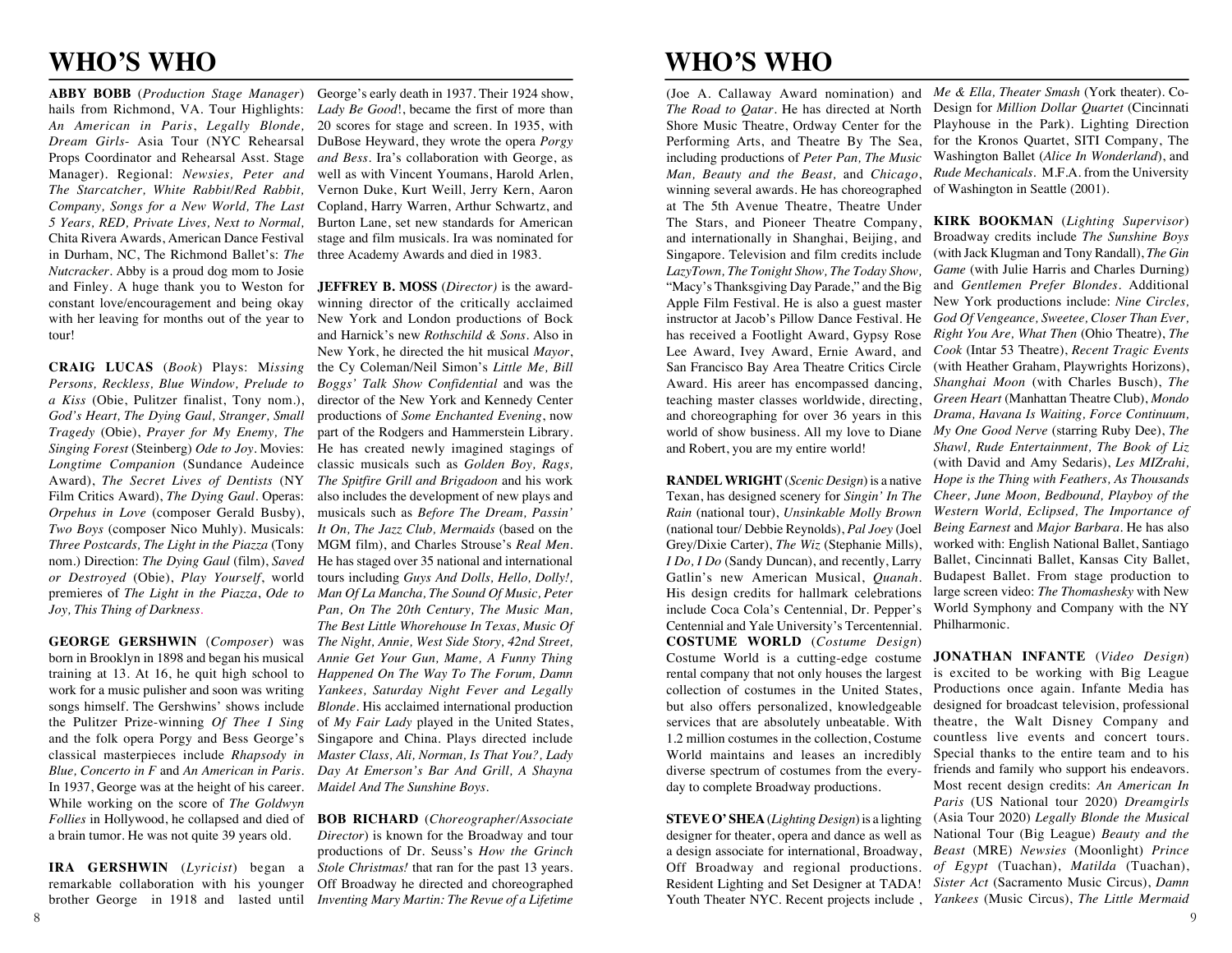# **WHO'S WHO**

(Moonlight), *Mary Poppins* (MTW), *Titanic the Musical* (Moonlight), *American Idiot*  (La Mirada Center for the Performing Arts), *Rent* (McCoy Rigby Entertainment), *Big Fish*  (Moonlight Amphitheater – Winner of the Craig Noel Award for Best Projection Design), Disney's *When You Wish* (Disney Theatricals), "General Hospital" (ABC -TV), Disney Jr. Live on Stage (The Disneyland Resort), *Rudolph the Red Nosed Reindeer* (National Tour – McCoy Rigby Entertainment)

**DON HANNA** (*Sound Design*) is happy to be joining Big League Productions. Don is a freelance sound designer and engineer whose work can be seen (well, heard) in national tours, regional theaters, and concert productions alike. Touring Highlights: *An American In Paris* (Sound Design, Big League Productions), *The Wizard of Oz* National/International Tour (Sound Design, Apex Touring) *Pippin* National Tour (Associate Sound Design/Head Audio, Apex Touring), *Fame The Musical* (Sound Design). Regional Highlights: Regional Premier of *Rock of Ages* (Sound Design, Gateway Playhouse), the world premier of *Heartbreak Hotel* (Sound Design, Ogunquit Playhouse), Mel Brook's *Young Frankenstein* (Sound Design, North Shore Music Theatre, **EDDIE CARNEY** (*Music Director*) is beyond Gateway Playhouse, Ogunquit Playhouse), *In The Heights* (Sound Design, John W Engeman Theatre), among many more. A special thank you to my friends, family and Bethany for their continual love and support.

**GERARD KELLY** (*Hair & Wig Design*) Broadway: *Hair*. Tour: *A Christmas Story*, *The Producers*, *Ain't Misbehaving*, *Hair*, *Hello Dolly!*, *How The Grinch Stole Christmas*, *My Fair Lady*. West End: *Hair*. New York: The Public Theater, The Mint Theater, Play Wrights Horizons, The York Theater, The Pearl Theater, and The Classic Stage Company. Regionally: Westchester Broadway Theater, Walnut Street Theater, North Shore Music Theater, Maltz Jupiter Theater, Dallas Theater Center, Papermill Maine State Music Theater, Carousel Dinner Theater, Phoenix Theater, Sierra Repertory Theatre, San Francisco Theater Works, Cape Playhouse, The Allmanson Theater, Sacramento Music Theater, Down Town Cabaret, West-

Port Country Playhouse, Peterborough Players, Actors Playhouse, and George Street Playhouse. Shakespeare Festivals: New York, Lake Tahoo, New Jersey, Idaho, and San Francisco. Movies: *The Conjuring*, *Transamerica*, *Girls Will Be Girls*, *Notorious*, *The Ten*, *The Savages*, *The Other Women*. TV: *Law And Order, The Ru Paul Show, Are We There Yet?* Others: The B-52's, Charles Busch And Marlo Thomas.

**MATTHEW LOWY** (*Music Supervisor/ Orchestrations*) is a NYC-based composer, music director, arranger, and pianist. NYC: *Beetlejuice* (Key 2 sub.), *A Chorus Line*  (City Center, rehearsal pianist). Nat'l Tours: *An American in Paris* (Music Supervisor/ Orchestrations), *A Chorus Line* (U.S., Japan, and Shanghai; MD/Orchestrations), *42nd Street*  (MD). Original musicals: *Fallen Skies* (2016 NYI Fringe Festival, Overall Excellence Award in Music Composition), *How Christmas Feels* (C.I.C. Theater), *These Walls* (NYTF, Sound Bites). Matt is a composer in the Advanced BMI Lehman Engel Advanced Musical Theater Workshop (2019 Jerry Harrigan Musical Theatre Award). B.M. Composition from The Boston Conservatory. matthewlowy.com

thrilled to be back in the orchestra pit! National Tours: *An American in Paris* (2020 - MD/ Conductor), *Legally Blonde* (Associate Music Director), *Dr. Seuss' How the Grinch Stole Christmas! the Musical*. Other credits: *Mamma Mia!, Caroline or Change, Hairspray, La Cage aux Folles, Carousel, Disney's The Little Mermaid, Finian's Rainbow, Camelot, Sunset Boulevard, Ragtime, Show Boat, Chicago, Urinetown, Sunday in the Park with George*, and more (Northeast Ohio). Accompanied Platinum recording artist Josh Groban and Tony Awardwinner Daisy Eagan (The Secret Garden) in NYC. Dedicated to his partner Preston, and his parents - Thank you for your love and support. "Art, in itself, is an attempt to bring order out of chaos." - Stephen Sondheim

**ALISON FRANCK** (*Casting Director*) has been a casting director in NYC for over 25 years. She started as an assistant for many Broadway Productions, then she worked in

film/TV for several years, then from 2000- 2010, she was the Resident Casting Director at Paper Mill Playhouse. In 2011 she joined the team at Liz Lewis Casting Partners, where she cast commercials, voiceovers, film/TV, and theatre. Alison now runs her own company, Franck Casting, where she has cast several tours of well-known musicals including *Dreamgirls, An American in Paris, A Christmas Story: The Musical, A Chorus Line, Legally Blonde, The Simon and Garfunkel Story* & upcoming *The British Invasion Live*. www.franckcasting.com

**WENDY J. CONNOR/DONNA FIEGEL**  (*Press and Marketing*) TRUE Marketing is a full-service entertainment marketing firm based in Orlando, Florida that boasts a full Marketing and Public Relations Consulting Team, Graphic **BIG LEAGUE PRODUCTIONS/DANIEL**  Design Department, Social Marketing Strategy Team and In-House Video Production Team. Team TRUE has worked on national tours of *A Christmas Story – The Musical, An American In Paris, Legally Blonde, A Chorus Line, My Fair Lady, Spring Awakening, The Producers, 42nd Street, Dreamgirls, Guys and Dolls,* and *The Wizard of Oz.* www.TeamTRUE.com

### **BROADWAY & BEYOND THEATRICALS**

(*Tour Booking*) Led by founders Tracey McFarland, Victoria Lang, and Ryan Bogner, Broadway & Beyond Theatricals (BBT) is dedicated to the distribution and creation of quality branded theatrical content for traditional and non-traditional venues throughout North America and beyond. BBT's InHouse booking division delivers quality productions tailored to a venue's size and budget. BBT's Custom Content division offers commercial producers and IP stakeholders strategic management, consulting services and distribution solutions, while producing quality theatrical content in New York and for the road. Upcoming productions: *Paradise Square* (Broadway), *The Kite Runner* (Broadway), *Cambodian Rock Band* (Tour). Broadway tours as agent: *Paradise Square, The Cher Show, The Kite Runner, An American In Paris, Legally Blonde, Million Dollar Quartet Christmas* & more. www.bbtheatricals.com

**PAUL GOULD** (*Technical Consultant*) is a Technical Production Manager with a wealth of

experience in many different applications from theatrical productions, corporate events and concerts. Paul's experience stems from his core work as a lighting designer and programmer and runs a UK lighting company which predominantly provides services to various international theatre touring shows. Paul has gained extensive experience in international touring of musical theatre, commercial dance and cirque. Currently he is preplanning shows that will tour in Asia, Australia, UK, and USA. For Big League Productions, aside from *Dreamgirls* he proudly offers technical consultation on many past and future USA National tours including *My Fair Lady*, *Legally Blonde* and *An American in Paris*.

**SHER** (*Executive Producer*) is celebrating its 30th season of producing and general managing Broadway shows and attractions throughout the world. Early highlights were collaborations with Disney on Elton John and Tim Rice's *Aida*  (North America, Taiwan, and China) and with Cameron Mackintosh on a new production of *Miss Saigon*. Also, US tours of the Tony®- Award winning Broadway revival of *42nd Street*  and Susan Stroman's Broadway production of Meredith Willson's *The Music Man*. Others: *Footloose* (Las Vegas, USA), *Titanic, 1776, Peter Pan, A Funny Thing Happened on the Way to the Forum starring Rip Taylor, Blast!, The Who's Tommy* (North America, South America, Europe, and Japan), *Ain't Misbehavin' with Ruben Studdard*, and the First National Tour of *Chitty Chitty Bang Bang* – flying car and all. More recent: *The Producers* (Susan Stroman's original work), *Hello, Dolly!* with Sally Struthers, *Guys and Dolls, My Fair Lady*  (US Tour and China premiere), original hiphop dance show *Groovaloo* (Off-Broadway), Dr. Seuss' *How the Grinch Stole Christmas! The Musical* (10 USA tours, Grand Ole Opry, and Madison Square Garden), *Dreamgirls* (US, China premiere, Japan), *Hair* (US and Japan), *Bring it On* (US and Japan), and *Legally Blonde* (US, China premiere, Singapore). In 2018-19, *A Chorus Line* toured the USA and Japan before performing for the first time ever in China in 2019. Future tours include *Legally Blonde, Memphis*, and *The Cher Show*.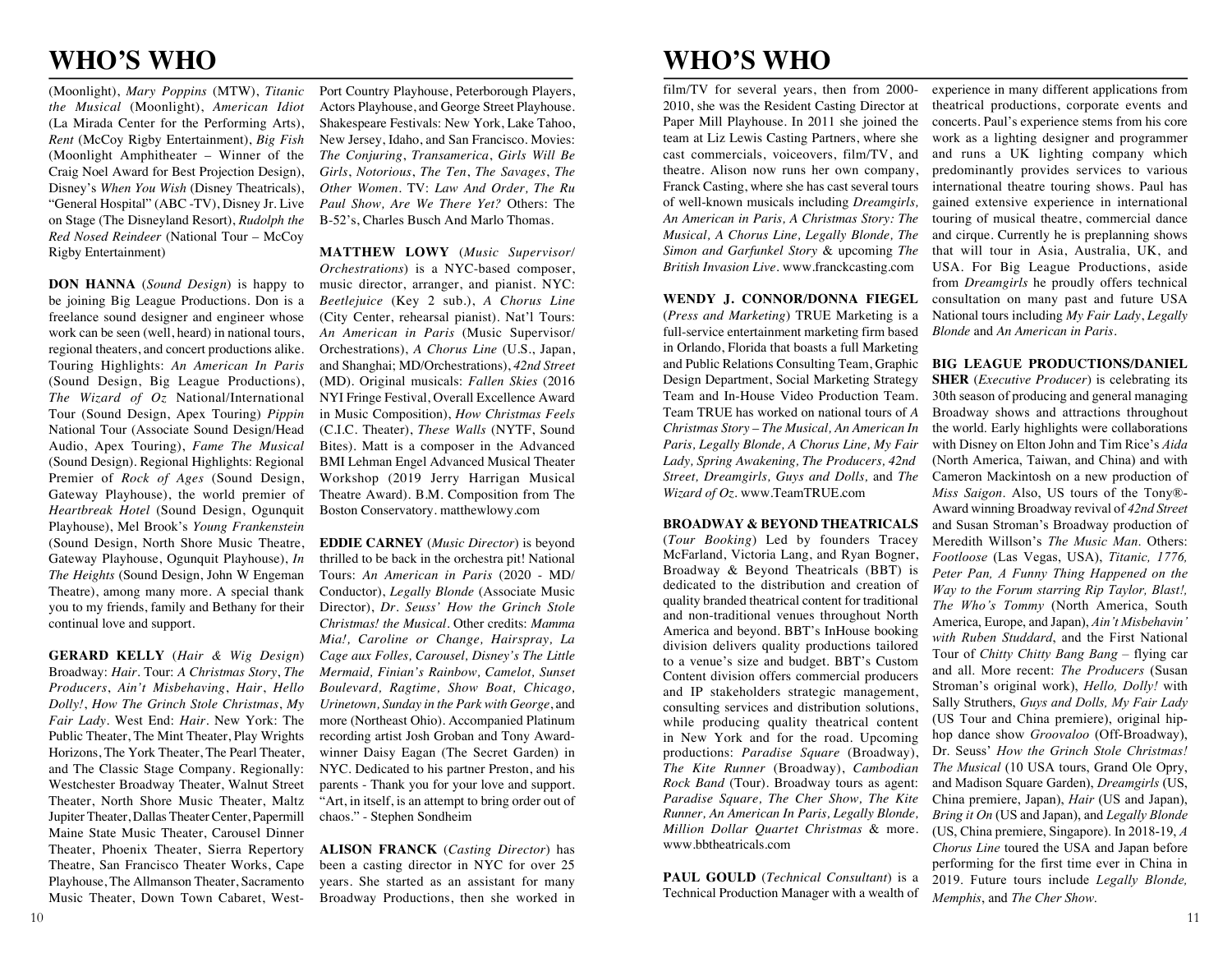## **WHO'S WHO**  $\frac{1}{2}$

**EXECUTIVE PRODUCER** Daniel Sher

**GENERAL MANAGER** Zach Krohn Big League Productions, Inc. Alison Franck

**COMPANY MANAGER** Sophie Whitfield **TV & RADIO**

#### $CASTING$ Alison Franck

**BROADCAST ADVERTISING** TV & RADIO Frank Basile/Fresh Produce Productions

#### **EXCLUSIVE TOUR DIRECTION Broadway and Beyond Theatricals** IVE TOUR DL

Tracey McFarland Victoria Lang Ryan Bogner Jaymi Gilmour Monica Smith Steven Griffin Victoria Detres Kristin Coelho Lights are Victoria Lang Ryan Bogne

### **CREDITS**

Lights and Video Provided by Intelligent Lighting Services Ltd Video Animation/Programming by Infante Media Sound Provided by Sound Associates Trucking Provided by Janco Limited Costumes by Costume World Theatrical Buses by Mayo Tours Hotel Accommodations by Road Rebel

#### Technical Staff Assistant Stage Manager/ACM......... Jenna Wadleigh

| Technical ConsultantPaul Gould                  |
|-------------------------------------------------|
|                                                 |
| Production Stage ManagerAbby Bobb               |
| Assistant Stage Manager/ACM Jenna Wadleigh      |
|                                                 |
| Associate Lighting DesignerGary Echelmeyer      |
|                                                 |
| Keyboard ProgrammerGary Georgett                |
|                                                 |
|                                                 |
| Assistant Carpenter/Flyman Preston Speaker      |
| Head Electrician/Lighting Programmer Martin Cox |
|                                                 |
|                                                 |
|                                                 |
| Video Programmer Phil Holden, Infante Media     |
|                                                 |
|                                                 |
|                                                 |
|                                                 |
|                                                 |
| Head Props Donna MacNaughton                    |
|                                                 |
|                                                 |
|                                                 |
|                                                 |
| Child Wrangler/Tutor Angela Maxwell             |

#### **For Big League Productions, Inc.**

| Associate General Manager Sophie Whitfield     |  |
|------------------------------------------------|--|
| General Management AssistantVictoria Keesee    |  |
| Legal Counsel for Big League  Nan Bases, Esq.  |  |
| Accountants for Big League  Schall & Ashenfarb |  |
|                                                |  |
| Insurance Edgewood Partners Insurance Center   |  |
| Payroll Services Checks & Balances             |  |
|                                                |  |
|                                                |  |
|                                                |  |

Backstage and Front of the House Employees are represented by the International Alliance of Theatrical Stage Employees (or I.A.T.S.E.).



ers for the American Theatre. United Scenic Artists represents the designers and scenic paint -

Thank You

#### **Friendship Tree Sculpture**

### TRUNK

Gertrude C. Ford Foundation - \$100,000 Mr. and Mrs. Samuel B. Haskell, III - \$50,000 Ms. Nancye B. Starnes - \$50.000

### BOUGH - \$35,000

In Honor of Chancellor Robert C. Khayat

### BOUGH - \$25,000

In Honor of Chancellor Robert C. Khayat

#### ACORN - \$10,000

Kathryn Brewer Black Carr Family Charitable Trust Dr. and Mrs. Steven T. Case Bill and Carole Dye Ron and Nancy Harper Dr. Billy and Rebecca Long Susan and Tom Meredith Dr. Jim and Mary Sharp Rayner Mr. Stephen Eric Rowell Dr. and Mrs. Ralph B. Vance, Sr. Sharon and Jeffrey S. Vitter Dr. Margaret A. Wylde

### LEAF - \$1,000

Dot and Bert Allen Dr. David D. and Mrs. Loree G. Allen Janet and Olen Akers Julia and Robert Aubrey

Mrs. Lucy Banks Linda Biernacki Becki and Art Bressler, Jr. Rex Harrison Brunt Robin and Denny Buchannon Keith and Kristina Collins Cheryl Conlee and Michaelene Johnson Richard and Sherry Cooper Laura and Robert Currie Beth and Val Cuthbert Dave and Eileen Duddleston Susan and Kevin Duncan Gaye and Roger Flynt, \$5,000 Ben and Kathy Griffith Susan Sadler Hayman Dr. David H. and Mrs. Lisa A. Holben Sandra and Matt Holleman Kate Hooper and Felipe Maciás Betsy and David Johnston Rebecca and Rob Jolly Robert C. Khayat, \$5,000 Annette and Jerry Lee Patricia and William Lewis, \$6,000 Mary Sexton and Philip Loria, \$2,000 Melody and John Maxey Kay Castellow McKnight and French R. McKnight, III Suzanne Montague John and Melva Mortimer, Jr. Charlotte and Paul Parks Mary Lewis Poole The Quirk Family Linda and John Scarbrough René Pulliam and Christopher Schager Marion and Carolyn Smith

Hubert and Rose Spears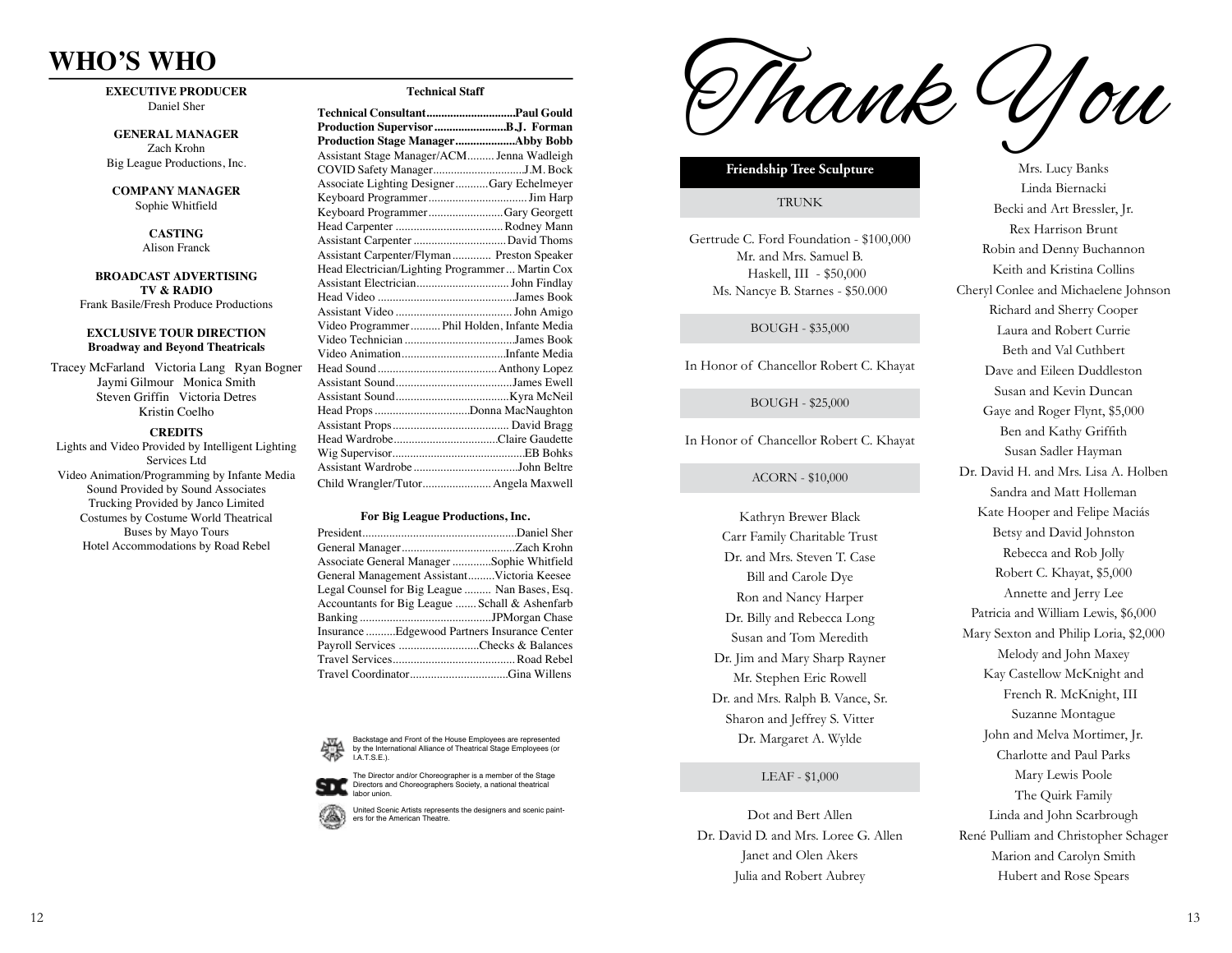Mr. Hubert Staley Kathleen and Peter Sukanek Walker and Molissia Swaney Rhea and Robyn Tannehill Buddy and Vicky Vance Leslie Westbrook and Paolo Frigerio Jeannine and Charles White Mitzi and Lynn Whittington Max and Nila Williams Suzanne and Noel Wilkin Frank and Jane Yerger

### **Endowed Funds**

Gertrude C. Ford Foundation: Cheryle and Stephen Sims Gayle and Tom Papa Helen and John Lewis

Dr. Robert C. Khayat Clancy Collins White Mr. and Mrs. Samuel B. Haskell III Nancye B. Starnes Joc and Leigh Anne Carpenter - Madison Charitable Fund

### **Boxholders**

Chancellor Glenn and Mrs. Emily Boyce Mr. and Mrs. Curtis R. Downs Mr. and Mrs. S. Lawrence Farrington Mr. and Mrs. J. P. Hughes, Jr. Chancellor's House, N. David and Gayle Porter Hardy Reed, LLC

# **Friends of the Ford Center**

as of March 21, 2022

# **PRODUCER**

Dr. Margaret A. Wylde - \$10,000 Ginny and George Abraham Martha King Bending Dr. & Mrs. Steven T. Case Richard and Sherry Cooper Lassie and Harry Flowers Ron and Nancy Harper Dr. Robert C. Khayat Susan and Tom Meredith Dr. and Mrs. Ralph B. Vance, Sr.

# **DIRECTOR**

Lucius F. Sams, Jr. - \$1500 Doctors Alan and Debra Spurgeon - \$1,500 Julia and Robert Aubrey Natalie and Bobby Bailess Carol Jo Barnes Stephanie and Richard Barrett Rex Harrison Brunt Denny N. and Robin C. Buchannon Alice Clark Keith and Kristi Collins Eileen and Dave Duddleston Drs. William and Carole Dye Dr. and Mrs. E. G. Ellis Gaye P. Flynt Drs. Mark and Susan Gunn Dr. Edward and Jean Hill Paula and Randy James David and Elizabeth Johnston Sandra W. Krieger in honor of Lawrence Farrington Mrs. Nancy S. Krpec Rebecca and Billy W. Long Patty and William Lewis Dr. and Mrs. William S. Mayo John Arthur and Melva Mortimer

Linda and John Scarbrough JoAnn Stefani Mr. and Mrs. Brian K. Walkington Nell Burns Wall Jane and Tom Walman Mrs. Rosalie M. Willett Beth and Jack Yates

# **ARTIST**

Ygondine Sturdivant Creasy - \$800 Becki and Art Bressler Candice and Marty Carr Mary Ann and Don L. Fruge' Carolyn W. and Randel C. Gibson Ben and Kathy Griffith Dr. and Mrs. Bruce Longest Philip Loria and Mary Sexton-Loria Mr. and Mrs. C. D. Martin Margaret Morse Vera and Flip Phillips Mr. and Mrs. Lee W. Randall Mrs. Judy Seely Dr. and Rev. Edward B. Sisson Hubert and Rose Spears Lisa G. and Adam Stone Tom and Sherry Storey Kathy and Peter Sukanek Jimmy and Theda Tatum Anne and Jerry Veazey Dr. and Mrs. Noel E. Wilkin Michael and Brooke Worthy Mr. and Mrs. Frank M. Yerger The Younger Foundation

# **SPONSOR**

Dr. Ben F. Banahan III Mr. and Mrs. Irwin W. Bell Wanda B. and Charles W. Broun III Rob and Laura Butler Jane Thomas Chapman Karan and Eric Clark Beverly and Kevin Cole Philip G. Cooker

Rebecca and Arlen Coyle Claire and Dick Dickerson Dr. and Mrs. Danny H. Dickey Hal Freguson Dr. and Mrs. Clark Ethridge Steve and Cynthia Greenhaw Ms. Alice Laird Hammond Jeff and Gale Hammond Jane Hammond Mr. and Mrs. Donald E. Helms Dr. and Mrs. Frank S. Hill Jr. Rebecca Hodges and Lane Greenlee Ed and Betsy Holcomb Martha Stevens Huckins Susan and Jim Johnstone Catherine and Dean Kidd Ms. Leone Davis King Mr. Terry K. League Annette and Jerry Lee Dr. Gary Lockheimer and Ms. Juanita Boutin Mr. and Mrs. Frank Mitchener Jr. Rodney and Sharon Moore Dr. John C. Neill Mary Ann O'Brien Janet and Al Povall Gene and Lyn Price Randy and Carol Rawlings Dr. and Mrs. R. Pickett Scruggs Suzette D. Shelmire Steve and Anne Shirley Marquis and Rachel Sledge Dot and Briggs Smith Jim and Elizabeth Stephens Mr. and Mrs. Thomas B. Storey Jr. Dr. and Mrs. Earl Stubblefield Amanda Povall Tailyour Jean Tatum Julia H. Thornton Dr. and Mrs. Todd Threadgill Ms. Nina Stubblefield Tollison W. Clifton and Barrie Van Cleave Buddy and Vicky Vance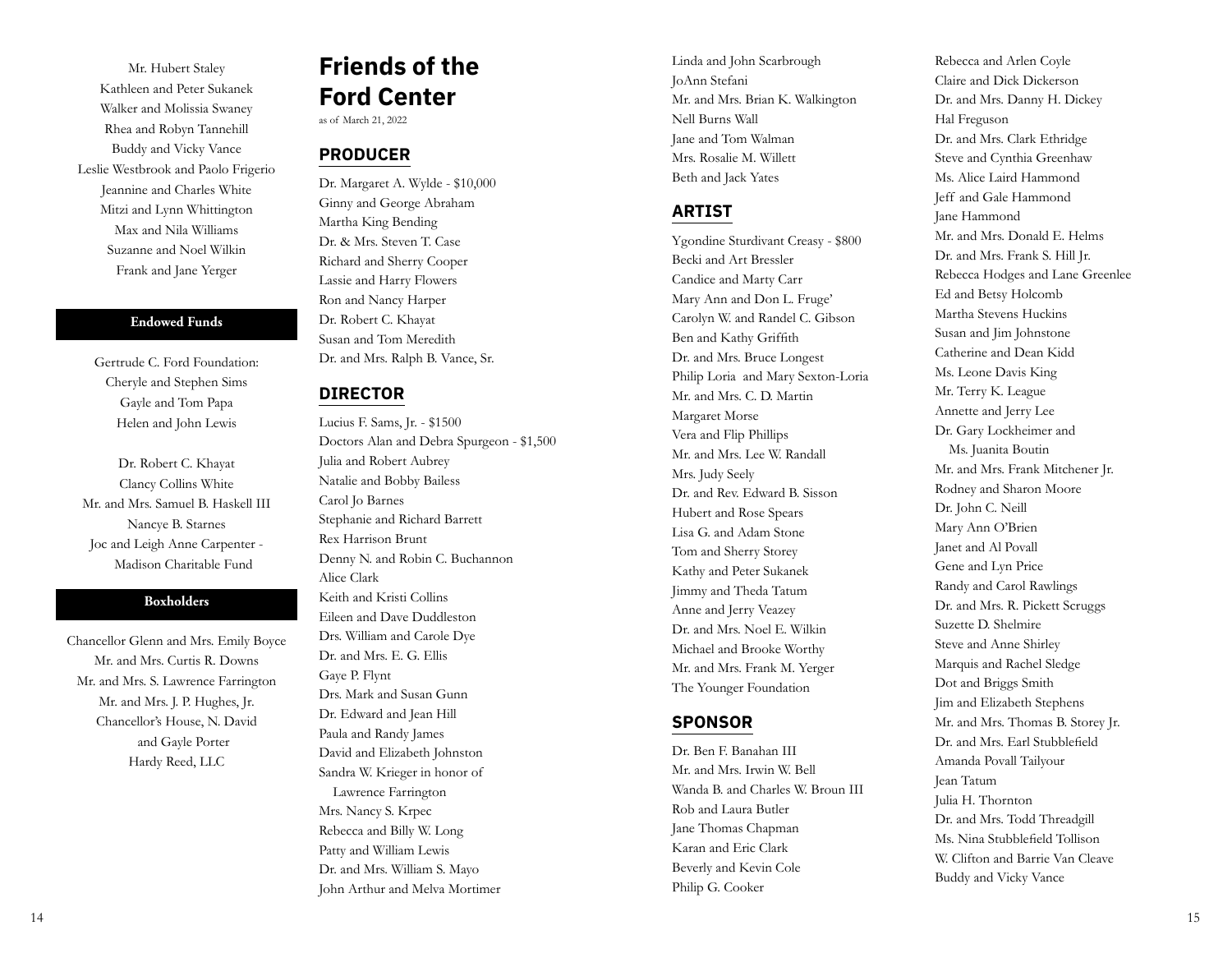Steve and Rosie Vassallo Dr. and Mrs. Alan Williams Max and Nila Williams Mr. and Mrs. Vance L. Witt

# **FAN**

Warren and Janis Black Joe and Linda Boisse Dr. Carol A. Britson Jim and Dianne Catt Randy and Jeanine Erwin Mr. and Mrs. Micah J. Ginn in honor of Neil Quirk Mr. and Mrs. Heyward Green

James and Jennye Heidelberg Gayle and Michael Henry Kay and Carson Hughes Mr. Max Davis Hipp Mr. and Mrs. Robert K. Jordan Bettye Parham Mr. and Mrs. Henry Paris Ms. Carolyn S. Smith Dr. and Mrs. W. A. Spencer Mr. and Mrs. Mike Staten Ms. Jene Jensen Stevens Ms. Amanda Trailyour Mr. and Mrs. David K. Wells Debora R. and Mitchell R. Wenger



*The Spring 2022 season is sponsored in part by The Inn at Ole Miss.*

**Wine is available at all shows.**

*Plan your next gathering with us!*



(662) 236-WINE (9463) Oxford, MS 38655

2216 West Jackson Ave

# **UPCOMING**



Stephen Sondheim Theatre 124 West 43rd Street | BeautifulOnBroadway.com | Telecharge.com 212-239-6200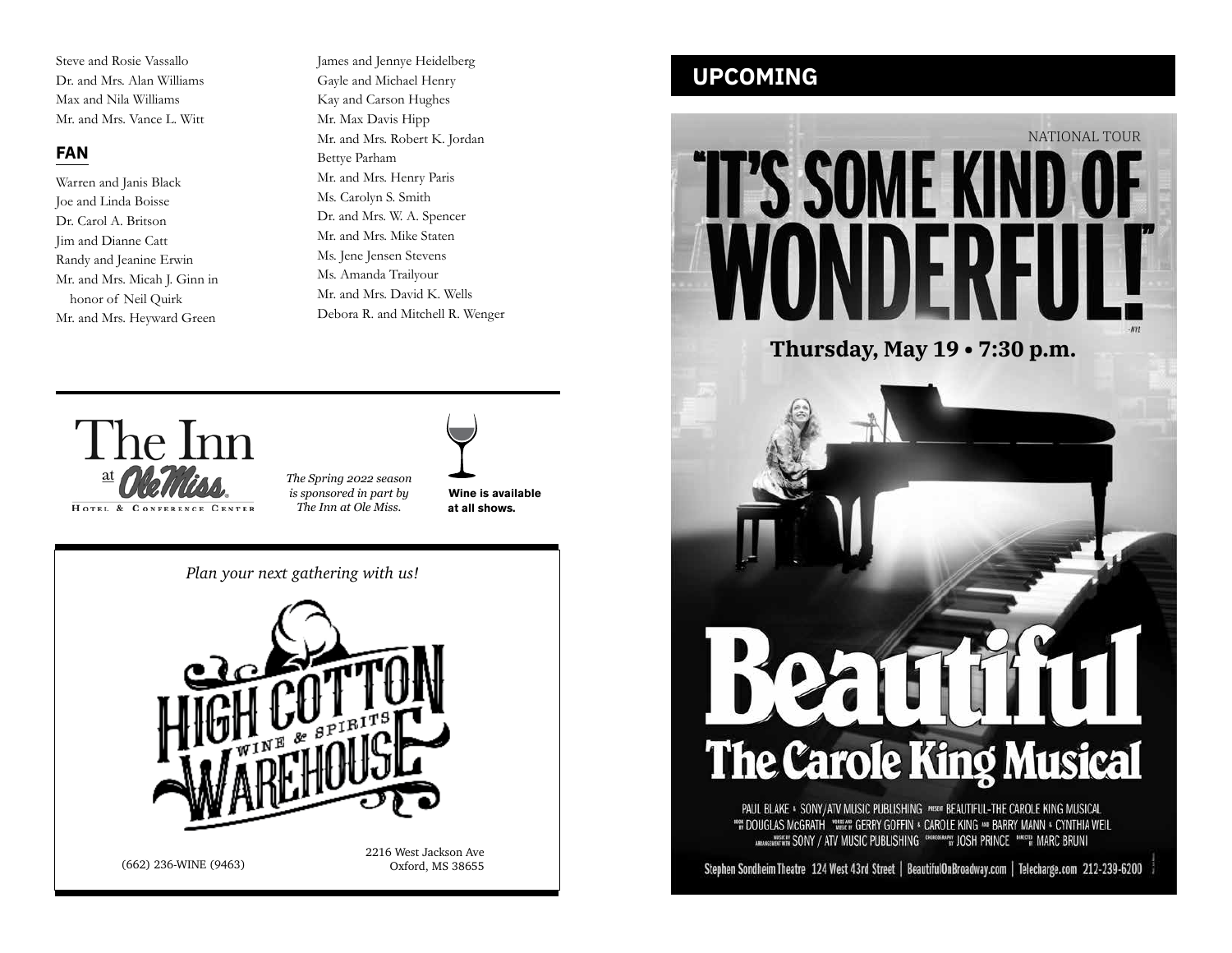| $\ddot{\phantom{a}}$ |
|----------------------|
| こと ちょうこ              |
|                      |
|                      |
| ֡֡֡֡֡֡֡֡             |
|                      |
| $\ddot{\phantom{a}}$ |
| $\frac{1}{2}$        |
|                      |
|                      |
| l                    |
| i                    |
|                      |
|                      |
| <b>.</b>             |

| Ford Center Benefits<br>Friends of the                            | Producer<br>\$2,500 | <b>Director</b><br>\$1,000 | <b>Artist</b><br>\$500 | Sponsor<br>\$300 | Fan<br>\$150 |
|-------------------------------------------------------------------|---------------------|----------------------------|------------------------|------------------|--------------|
| Listing in Event Program and Lobby Friends Roll                   | ×                   | ×                          | ×                      | ×                | ×            |
| Early Order for Series Tickets                                    | ×                   | ×                          | ×                      | ×                |              |
| Ford Center Cloisonné Ornament                                    | ×                   | ×                          | ×                      |                  |              |
| Guaranteed Seat Selection if tickets purchased by August 15, 2021 | ×                   | ×                          |                        |                  |              |
| One Reserved Parking Pass for Season Ticket Holders               | ×                   |                            |                        |                  |              |

| <b>Ford Center Benefits</b><br>Friends of the                               | Producer<br>\$2,500                                                                      | <b>Director</b><br>\$1,000                                                                                                    | <b>Artist</b><br>\$500 | Sponsor<br>\$300                                                            | \$150<br>Fan |
|-----------------------------------------------------------------------------|------------------------------------------------------------------------------------------|-------------------------------------------------------------------------------------------------------------------------------|------------------------|-----------------------------------------------------------------------------|--------------|
| Listing in Event Program and Lobby Friends Roll                             | $\boldsymbol{\times}$                                                                    | $\boldsymbol{\times}$                                                                                                         | $\boldsymbol{\times}$  | $\times$                                                                    | ×            |
| ries Tickets<br>Early Order for Ser                                         | ×                                                                                        | ×                                                                                                                             | ×                      | ×                                                                           |              |
| Ford Center Cloisonné Ornament                                              | ×                                                                                        | ×                                                                                                                             | ×                      |                                                                             |              |
| if tickets purchased by August 15, 2021<br><b>Guaranteed Seat Selection</b> | ×                                                                                        | ×                                                                                                                             |                        |                                                                             |              |
| Season Ticket Holders<br>king Pass for<br>Parl<br><b>One Reserved</b>       | $\boldsymbol{\times}$                                                                    |                                                                                                                               |                        |                                                                             |              |
| PATRON INFORMATION Please print all information.                            | <b>FRIENDS PAYMENT INFORMATION</b>                                                       |                                                                                                                               |                        |                                                                             |              |
|                                                                             |                                                                                          |                                                                                                                               |                        |                                                                             |              |
| Name(s)                                                                     | $\square$ I/We would like to contribute to the Friends program right now.                |                                                                                                                               |                        |                                                                             |              |
| Address                                                                     | $\Box$                                                                                   | Enclosed is my tax-deductible contribution of \$<br>I have enclosed my check for \$                                           |                        |                                                                             |              |
| Preferred Phone<br>City/State/ZIP                                           | $\Box$ Visa<br>$\Box$                                                                    | Please charge my Friends of the Ford Center membership.<br>payable to the University of Mississippi Foundation.<br>MasterCard |                        | not be charged to American Express)<br>$\Box$ American Express (Tickets may |              |
| Email                                                                       | Account number                                                                           |                                                                                                                               |                        |                                                                             |              |
| Name as you wish it to appear in                                            | Exp. Date                                                                                |                                                                                                                               |                        | <b>CVV</b>                                                                  |              |
| "Friends of the Ford Center" listings                                       | Name as it appears on card<br>Signature                                                  |                                                                                                                               |                        |                                                                             |              |
|                                                                             |                                                                                          |                                                                                                                               |                        |                                                                             |              |
| PLEASE MAIL TO:<br>UM Box Office                                            | You may also Join the Friends of the Ford Center online at<br>www.fordcenter.org/support |                                                                                                                               |                        | □ I joined online!                                                          |              |
| 1848<br>University, MS 38677-<br>P.O. Box 1848                              |                                                                                          |                                                                                                                               |                        |                                                                             |              |
| 19                                                                          |                                                                                          |                                                                                                                               |                        |                                                                             |              |